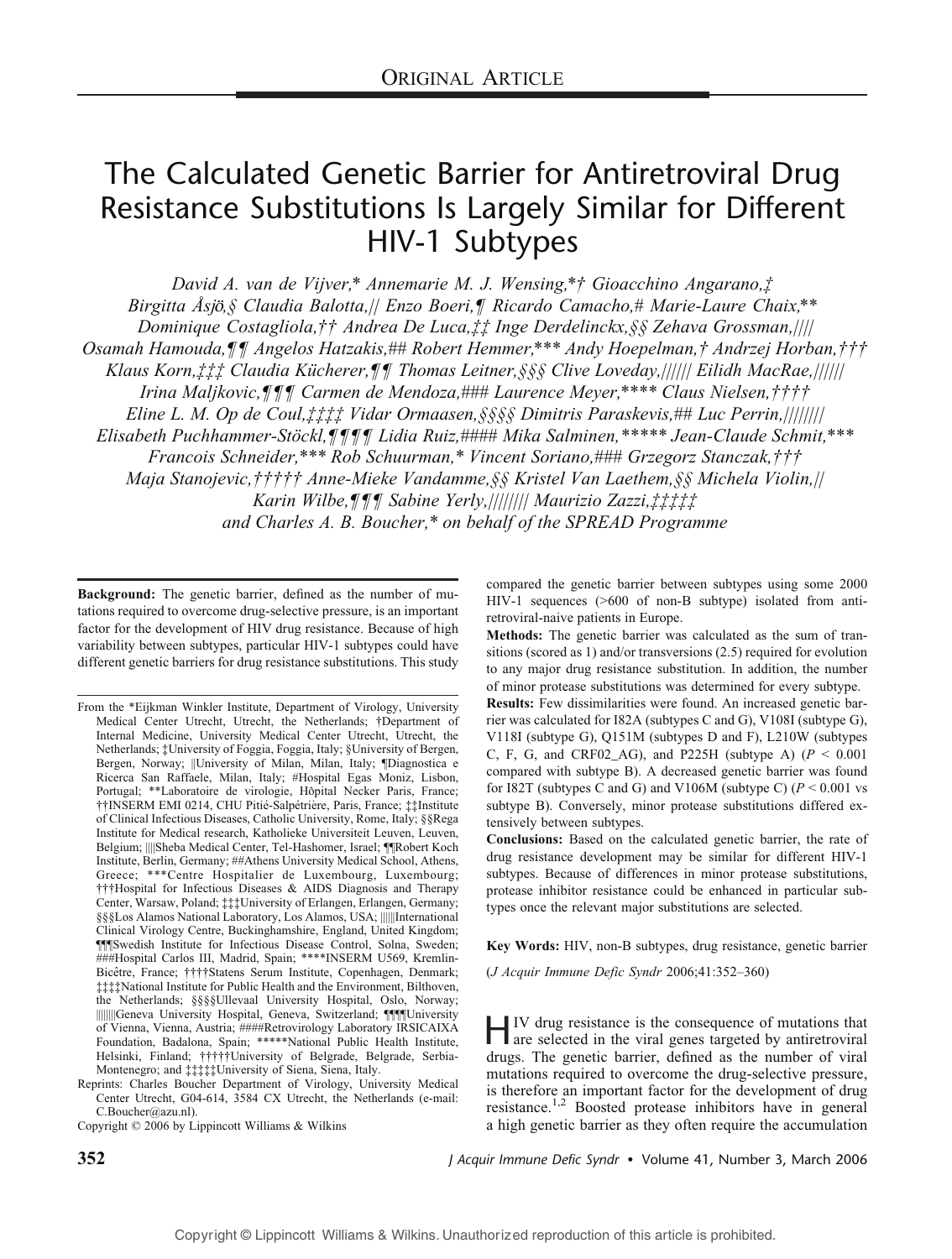of several mutations before the virus can overcome the selected drug pressure. Conversely, non-nucleoside reverse transcription inhibitors (NNRTIs) have a low genetic barrier as development of resistance can occur after only a single amino acid substitution.<sup>1</sup>

The huge variability between subtypes at the nucleotide level could have a significant impact on the genetic barrier for drug resistance. This impact of inter-subtype genetic variability is nicely illustrated by the V106M substitution, which is selected for under efavirenz exposure. Despite widespread efavirenz therapy in subtype B-infected patients, this substitution was not identified until studies in subtype C were performed. The increased propensity for subtype C to acquire V106M is due to an alternate valine codon (GTG) compared with subtype B (GTA). The genetic barrier is smaller in subtype C, as the number of mutations required to acquire V106M is reduced from 2 in subtype B ( $GTA$  to  $ATG$ ) to 1 in subtype C (GTG to  $ATG$ ).<sup>3-5</sup>

Currently, due to the limited availability of sequences other than subtype B, it is not fully understood to what extent genetic differences between subtypes affect drug resistance patterns. Understanding the impact of genetic subtype variation on drug resistance is of utmost importance because an increasing number of patients infected with a non-B subtype virus are treated with antiretroviral drugs. To assess differences in the genetic barrier for evolution of drug resistance substitutions between subtypes, we compared over 600 non-B and more than 1300 subtype B sequences obtained from anti-retroviral-naive patients.<sup>6</sup>

#### METHODS

## Study Population

The present study included samples from the CATCH study (Combined Analysis of the Resistance Transmission Over Time of Chronically and Acute Infected HIV Patients in Europe),<sup>6</sup> which is part of the official European Commission supported scientific surveillance program SPREAD. The CATCH study was also open to centers currently not participating in the SPREAD program. HIV-1 seropositive individuals were eligible for this study if they had never been exposed to antiretroviral drugs before the time of sampling. In total, 2208 patients were included during 1996–2002 from the following 19 countries (no. of patients): Austria (84), Belgium (128), Denmark (116), Finland (8), France (249), Germany (62), Greece (40), Israel (104), Italy (365), Luxembourg (161), the Netherlands (25), Norway (23), Poland (35), Portugal (91), Serbia and Montenegro (10), Spain (142), Sweden (153), Switzerland (260), and the United Kingdom  $(152)$ .<sup>6</sup> For each patient, a single HIV-1 sequence was included.

# Genotypic Resistance Analysis

Nucleotide sequence analysis of the HIV pol gene was performed in the participating centers using their own individual protocols. To assure the quality of the data, each submitted sequence was checked before inclusion. Sequences that contained stop codons and individual resistance codons

 $\degree$  2006 Lippincott Williams & Wilkins 353

with ambiguities consisting of  $\geq 2$  bases per nucleotide position or of  $>2$  ambiguities per codon were excluded from the analysis.<sup>6</sup> The protease sequences contained at least positions  $10-90$  and the reverse transcription (RT) sequences contained at least codons  $41-220$ . The sequences from France included the RT region only.

Subtypes were compared for evolution to the drugresistance-associated substitutions specified by the International AIDS-Society (IAS)-USA, update of  $2005<sup>7</sup>$  In the protease region, the IAS distinguishes between major and minor substitutions. The major substitutions by themselves reduce drug susceptibility. Minor substitutions improve, in some cases, the replicative capacity of HIV carrying major substitutions, $8$  but by themselves they do not have a significant effect on drug susceptibility.<sup>7,8</sup> Minor protease substitutions are also common in sequences that have not been exposed to antiretrovirals.<sup>9,10</sup> The IAS-USA list does not include several substitutions important for tipranavir resistance. Therefore, for tipranavir L10V, I13V, K20M/R/V, L33F, E35G, M36I, K43T, M46L, I47V, I54A/M/V, Q58E, H69K, T74P, V82L/T, and I84V were included.

Sequences already containing major drug resistance substitutions were excluded in this study.

## Subtype Classification

The genetic subtype of the viruses was assessed by means of phylogenetic analysis of pol sequences. The neighbor-joining method was used to compare the sequences to reference strains of known subtype derived from the Los Alamos database (www.hiv.lanl.gov). Pairwise distance matrices were generated using the Kimura 2-parameter distance estimation method with a transition/transversion ratio of 2.0. The consistency of the phylogenetic clustering was tested using bootstrap analysis with 100 replicates. Bootstrap values above 70 were considered sufficient for subtype assignment.<sup>11</sup>

# Calculated Genetic Barrier for Major Resistance Substitutions

The genetic barrier will be influenced by the number and type of nucleotide mutations (ie, transitions and transversions) required for evolution from a wild-type codon to a major drugresistance-associated substitution. The type of nucleotide mutation influences the genetic barrier as transitions (the replacement of a purine by another purine:  $A \le G$ ; or of a pyrimidine by another pyrimidine:  $C \leq T$ ) are for steric reasons occurring on average 2.5 more frequently (A.-M. Vandamme, Rega Institute for Medical research, Katholieke Universiteit Leuven, Belgium, personal communication) than transversions (the replacement of a purine by a pyrimidine and vice versa:  $A \Rightarrow C$ ,  $A \Rightarrow T$ ,  $G \Rightarrow C$ ,  $G \Rightarrow T$ ).<sup>12</sup> The genetic barrier was calculated for every individual sequence at all major drug-resistance-associated substitutions. To calculate the genetic barrier, the smallest number of transitions (scored as 1) and/or transversions (scored as 2.5) required for evolution to a drug-resistance-associated substitutions was determined. The calculated genetic barrier was taken as the sum of the scores for a particular drug resistance substitution.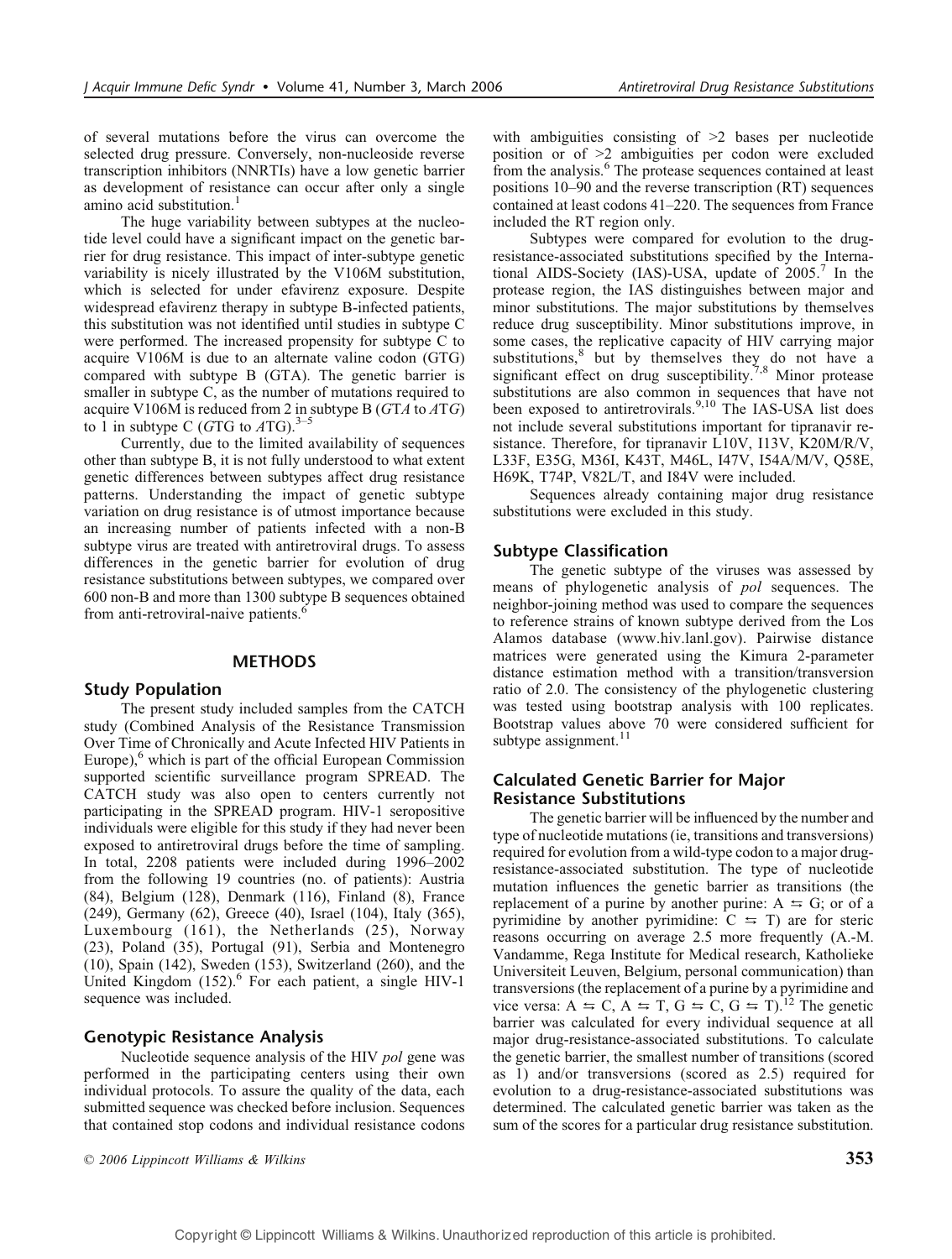#### TABLE 1. Baseline Characteristics

|                                                      | <b>Protease</b> | RT             |
|------------------------------------------------------|-----------------|----------------|
| Number                                               | 1855*           | 1942†          |
| Age $(SD)$                                           | 36(10)          | 36(10)         |
| Male $(\% )$                                         | 73              | 73             |
| Route of transmission $(\% )$                        |                 |                |
| <b>MSM</b>                                           | 41              | 42             |
| Heterosexual                                         | 41              | 41             |
| IDU                                                  | 17              | 15             |
| Other                                                | $\mathfrak{D}$  | $\mathfrak{D}$ |
| CD4, median (range), cells/ $mm3$                    | $392(1-1764)$   | $405(1-1764)$  |
| HIV-RNA load, mean (SD), $log copies/mL$ 4.77 (0.82) |                 | 4.83(0.80)     |
| Duration of infection $(\%)$                         |                 |                |
| $\leq$ 1 year                                        | 27              | 34             |
| $>1$ year                                            | 31              | 28             |
| Unknown                                              | 42              | 38             |

\*Excluded were 353 patients from the original 2208 because they came from France (n = 249, no French protease sequences were available), carried at least 1 resistanceassociated major protease mutation ( $n = 54$ ), the HIV-1 protease sequence had missing codons for positions 10-90 (n = 30), or had an un-typeable or a too rare subtype (n = 36). Numbers do not add up, as a patient could have met several exclusion criteria.

†Excluded were 266 patients, carried at least 1 NRTI resistance-associated mutation  $(n = 165)$  or NNRTI resistance-associated mutation  $(n = 64)$ , the HIV-1 RT sequences contained missing codons for any of the positions  $41-220$  (n = 95), or had an untypeable or a too rare subtype ( $n = 36$ ). Numbers do not add up, as a patient could have met several exclusion criteria.

## Comparison of Minor Protease Resistance Substitutions

The number of minor protease substitutions present in every individual sequence was determined for all protease inhibitors, and averaged for each subtype. The ratio of the mean numbers of a particular subtype and subtype B was then calculated. A value of  $\leq 1$  indicated a smaller number of minor substitutions as compared with subtype  $B$ ;  $>1$  means a higher number.

#### Statistical Analysis

Statistical tests were performed using all sequences from non-B subtype and a random selection of 20% of the subtype B sequences. Kruskal-Wallis tests were used for comparing the calculated genetic barrier for major substitutions and the number of minor protease substitutions between subtypes. When a significant value occurred ( $P \leq$ 0.05), the pairwise difference between subtypes B and a particular non-B subtype was analyzed using the Mann-Whitney  $U$  test and the Benjamini-Hochberg method (using a false-discovery rate of 0.01) to correct for multiple hypothesis testing.<sup>13</sup>

#### RESULTS

#### Distribution of Subtypes

The present study included 1855 protease and 1942 RT sequences for which a subtype could be assessed (Table 1). The sequences that were excluded because they contained any major drug-resistance-associated substitutions were more likely to be of subtype B and to be isolated from patients that were infected for  $\leq 1$  year.<sup>6</sup> Identified were subtypes A, B, C, D, F, G, J, CRF01\_AE, and CRF02\_AG (Tables 2, Tables 3 Tables 4). The most common subtype was B, with 1299

| Proportion (%) WT Codon by HIV-1 Subtype |             |                    |                 |                   |                            |                 |                            |                 |                  |                             |                      |                                   |                           |            |
|------------------------------------------|-------------|--------------------|-----------------|-------------------|----------------------------|-----------------|----------------------------|-----------------|------------------|-----------------------------|----------------------|-----------------------------------|---------------------------|------------|
|                                          | Position    | <b>WT</b><br>Codon | A<br>$(n = 68)$ | B<br>$(n = 1299)$ | $\mathbf C$<br>$(n = 209)$ | D<br>$(n = 24)$ | $\mathbf{F}$<br>$(n = 26)$ | G<br>$(n = 86)$ | J.<br>$(n = 20)$ | <b>CRF AE</b><br>$(n = 52)$ | CRF AG<br>$(n = 71)$ | Mutational-<br>Resistant<br>Codon | Required<br>Substitution* | $P\dagger$ |
|                                          | 30 D30N     | GAT                | 100             | 97                | 94                         | 98              | 100                        | 92              | 100              | 98                          | 93                   | AAT                               | $1$ ts                    | 1.00       |
|                                          |             | GAC                |                 | $\mathbf{1}$      | 3                          | -               |                            | 8               |                  | -                           | 3                    | AAC                               | $1$ ts                    |            |
| 46                                       | M46I        | <b>ATG</b>         | 100             | 100               | 100                        | 100             | 100                        | 100             | 100              | 100                         | 100                  | <b>ATA</b>                        | $1$ ts                    | 1.00       |
|                                          | M46L        | <b>ATG</b>         |                 |                   |                            |                 |                            |                 |                  |                             |                      | C/TTG                             | $1$ tv                    | 1.00       |
|                                          | 48 G48V     | GGG                | 96              | 96                | 15                         | 96              | 96                         | 94              | 95               | 98                          | 99                   | <b>GTG</b>                        | $1$ tv                    | 1.00       |
|                                          |             | <b>GGA</b>         | $\overline{4}$  | $\overline{4}$    | 81                         | $\overline{4}$  | $\overline{4}$             | 5               | 5                | $\overline{2}$              | 1                    | <b>GTA</b>                        | $1$ tv                    |            |
| 50                                       | <b>I50L</b> | <b>ATT</b>         | 99              | 100               | 100                        | 100             | 100                        | 99              | 100              | 100                         | 99                   | <b>CTT</b>                        | $1$ tv                    | 0.20       |
|                                          | <b>I50V</b> | <b>ATT</b>         |                 |                   |                            |                 |                            |                 |                  |                             |                      | <b>GTT</b>                        | $1$ ts                    | 0.20       |
| 82                                       | V82A        | <b>GTC</b>         | 91              | 96                | 87                         | 92              | 100                        | 14              | 95               | 92                          | 92                   | GCC                               | $1$ ts                    | < 0.001    |
|                                          | <b>I82A</b> | <b>ATC</b>         |                 | $\mathbf{1}$      | 9                          | $\overline{4}$  | _                          | 84              | 5                | 4                           | 4                    | GCC                               | $2$ ts                    |            |
|                                          | V82F        | <b>GTC</b>         |                 |                   |                            |                 |                            |                 |                  |                             |                      | <b>TTC</b>                        | $1$ tv                    | 0.92       |
|                                          | I82F        | <b>ATC</b>         |                 |                   |                            |                 |                            |                 |                  |                             |                      | <b>TTC</b>                        | $1$ tv                    |            |
|                                          | <b>V82S</b> | <b>GTC</b>         |                 |                   |                            |                 |                            |                 |                  |                             |                      | <b>TCC</b>                        | $1$ ts                    | 1.00       |
|                                          | <b>I82S</b> | <b>ATC</b>         |                 |                   |                            |                 |                            |                 |                  |                             |                      | <b>TCC</b>                        | $1$ ts                    |            |
|                                          | <b>V82T</b> | <b>GTC</b>         |                 |                   |                            |                 |                            |                 |                  |                             |                      | <b>ACC</b>                        | $2$ ts                    | < 0.001    |
|                                          | <b>I82T</b> | <b>ATC</b>         |                 |                   |                            |                 |                            |                 |                  |                             |                      | <b>ACC</b>                        | $1$ ts                    |            |
| 84                                       | <b>I84V</b> | <b>ATA</b>         | 100             | 100               | 100                        | 100             | 100                        | 100             | 100              | 100                         | 100                  | <b>GTA</b>                        | $1$ ts                    | 1.00       |
|                                          | 90 L90M     | <b>TTG</b>         | 100             | 97                | 96                         | 96              | 100                        | 97              | 100              | 98                          | 100                  | ATG                               | $1$ tv                    | 0.47       |

TABLE 2. Prevalence of Wild-Type (WT) Codons and Its Impact on Calculated Genetic Barrier at Major Protease Drug-Resistance-Associated Positions in Anti-Retroviral-Naive Patients

\*ts indicates transition; tv, transversion. The numbers designate the number of transitions/transversions required.

†P value calculated using the KruskalYWallis test and a value of 2.5 for a transversion and 1 for a transition. For statistical reasons, a random sample of 20% of the subtype B and all sequences classified with a subtype other than B were included in the Kruskal-Wallis test.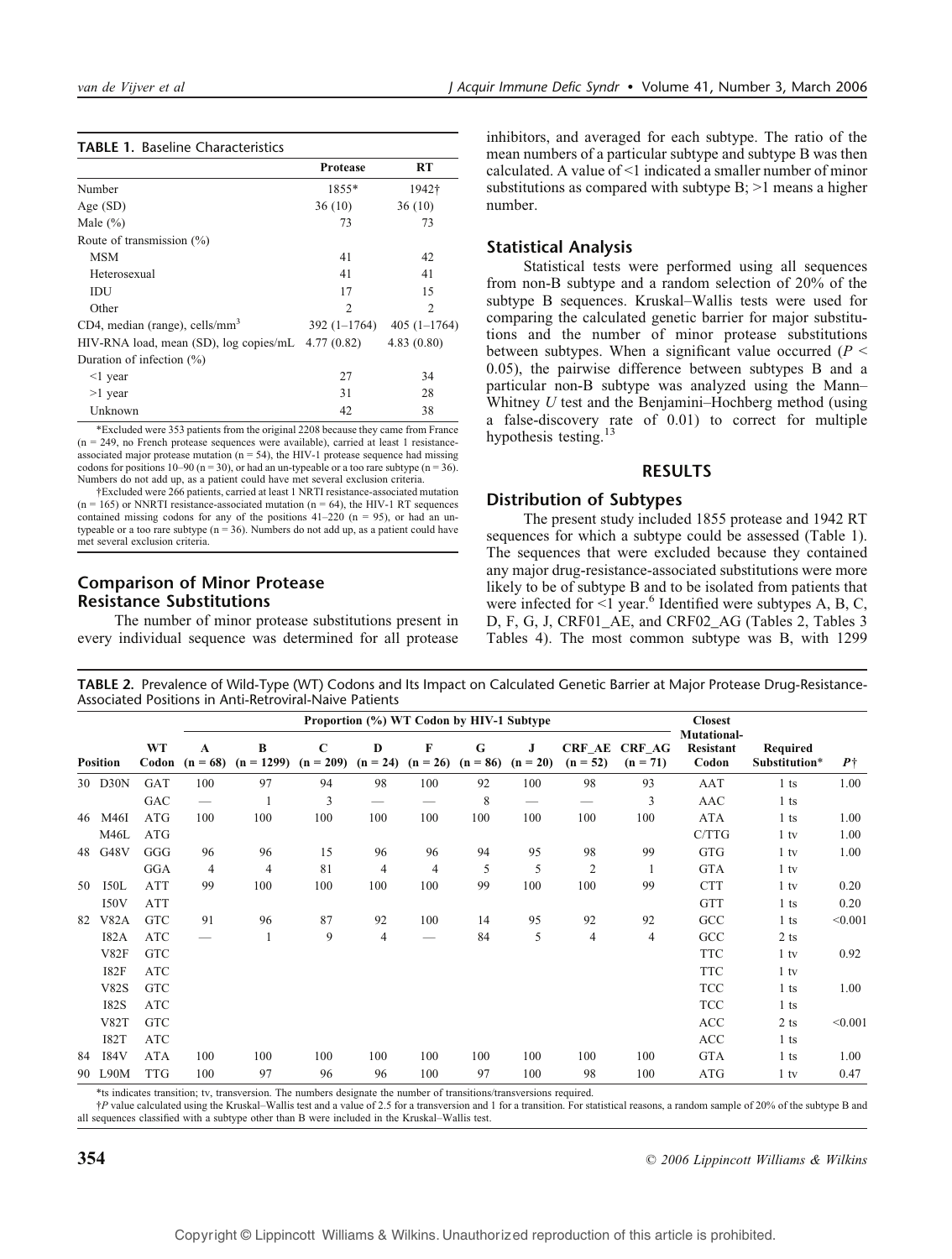TABLE 3. Prevalence of Wild-Type (WT) Codons and Its Impact on Calculated Genetic Barrier at NRTI Drug-Resistance-Associated Positions in Anti-Retroviral-Naive Patients

|       | Proportion (%) WT Codon by HIV-1 Subtype |                                               |                                     |                         |                          |                               |                             |                                 |                                 |                          |                                 |                      |                  |            |
|-------|------------------------------------------|-----------------------------------------------|-------------------------------------|-------------------------|--------------------------|-------------------------------|-----------------------------|---------------------------------|---------------------------------|--------------------------|---------------------------------|----------------------|------------------|------------|
| Codon | Substitution                             | <b>WT</b><br>Codon                            | $\mathbf{A}$<br>$(73)$ <sup>+</sup> | $\, {\bf B}$<br>(1338)  | $\mathbf C$<br>(213)     | $\mathbf{D}$<br>(27)          | $\mathbf F$<br>(30)         | ${\bf G}$<br>(89)               | $\mathbf{J}$<br>(27)            | $AE\S$<br>(55)           | AG<br>(90)                      | resistant<br>codon   | Mutation*        | $P\dagger$ |
| 41    | M41L                                     | $\rm{ATG}$                                    | 99                                  | 100                     | 99                       | 100                           | 97                          | 100                             | 96                              | 98                       | 99                              | C/TTG                | $1$ tv           | 0.15       |
| 44    | E44D                                     | GAA                                           | 99                                  | 98                      | 97                       | 100                           | 93                          | 100                             | 100                             | 100                      | 90                              | ${\rm GAC/T}$        | $1$ tv           | 0.92       |
|       |                                          | GAG                                           | -1                                  | $\mathbf{1}$            | $\overline{2}$           |                               | 3                           | $\qquad \qquad -$               | $\overbrace{\qquad \qquad }^{}$ | $\qquad \qquad -$        | $\tau$                          | GAC/T                | $1$ tv           |            |
| 62    | A62V                                     | $_{\mathrm{GCC}}$                             | 4                                   | 86                      | 90                       | 67                            | 93                          | 91                              | 82                              | $\overline{c}$           | 90                              | <b>GTC</b>           | $1$ ts           | 0.97       |
|       |                                          | $\operatorname{GCT}$                          | 84                                  | $\,$ $\,$               | 6                        | 30                            | $\overline{7}$              | 9                               | 11                              | 98                       | 9                               | <b>GTT</b>           | $1$ ts           |            |
|       |                                          | $GCA$                                         | 10                                  | $\sqrt{2}$              |                          |                               |                             |                                 |                                 |                          | $\mathbf{1}$                    | <b>GTA</b>           | $1\,\mathrm{ts}$ |            |
| 65    | K65R                                     | AAA                                           | 96                                  | 96                      | 5                        | 96                            | 100                         | 97                              | 100                             | 100                      | 92                              | <b>AGA</b>           | $1$ ts           | 0.97       |
|       |                                          | AAG                                           | $\overline{4}$                      | 3                       | 95                       |                               |                             | 3                               | $\overbrace{\qquad \qquad }^{}$ | $\overline{\phantom{0}}$ | 6                               | AGG                  | $1$ ts           |            |
| 67    | D67N                                     | $_{\mathrm{GAC}}$                             | 70                                  | 90                      | 86                       | 70                            | 97                          | 90                              | 26                              | 93                       | 13                              | AAC                  | $1$ ts           | 0.99       |
|       |                                          | GAT                                           | 27                                  | $\,$ 8 $\,$             | 10                       | 22                            | 3                           | 10                              | 74                              | 6                        | 86                              | AAT                  | $1$ ts           |            |
| 69    | T69D                                     | $\mathbf{ACT}$                                | 97                                  | 95                      | 76                       | 93                            | 100                         | 90                              | 26                              | 5                        | 94                              | GAT                  | $1$ ts, $1$ tv   | 0.20       |
|       |                                          | $\rm ACC$                                     |                                     | $\mathbf{1}$            | 17                       | $\overline{4}$                |                             | 10                              | 74                              | 85                       | $\overline{2}$                  | GAC                  | $1$ ts, $1$ tv   |            |
| 70    | K70R                                     | AAA                                           | 84                                  | 95                      | 15                       | 15                            | 100                         | 95                              | 93                              | 100                      | 98                              | <b>AGA</b>           | $1$ ts           | $1.00\,$   |
|       |                                          | AAG                                           | 15                                  | $\overline{\mathbf{4}}$ | 81                       | 85                            |                             | $\overline{c}$                  | 7                               |                          | $\overline{2}$                  | AGG                  | $1$ ts           |            |
| 74    | L74V                                     | <b>TTA</b>                                    | 90                                  | 93                      | 97                       | 93                            | 100                         | 40                              | 96                              | 96                       | 94                              | <b>GTA</b>           | $1$ tv           | 1.00       |
|       |                                          | <b>TTG</b>                                    | $\mathbf{1}$                        | $\mathfrak{Z}$          | $\mathbf{1}$             | $\qquad \qquad -$             | $\overline{\phantom{m}}$    | 57                              | $\overline{4}$                  | $\overline{\phantom{0}}$ | $\overbrace{\qquad \qquad }^{}$ | <b>GTG</b>           | $1$ tv           |            |
|       |                                          | ${\rm CTA}$                                   | 6                                   | $\sqrt{3}$              | $\mathbf{1}$             | $\overline{4}$                | $\overline{\phantom{0}}$    |                                 | $\overline{\phantom{0}}$        | $\overline{c}$           | 3                               | <b>GTA</b>           | $1$ tv           |            |
| 75    | V75I                                     | <b>GTA</b>                                    | 93                                  | 98                      | 99                       | 93                            | 100                         | 99                              | 19                              | 93                       | 98                              | ATA                  | $1$ ts           | 0.05       |
|       |                                          | <b>GTT</b>                                    | $\mathbf{1}$                        |                         | $\qquad \qquad$          |                               |                             | $\overbrace{\phantom{12333}}$   | 81                              | 6                        | $\overbrace{\phantom{12333}}$   | <b>ATT</b>           | $1$ ts           |            |
|       |                                          | <b>GTG</b>                                    | $\overline{4}$                      | -1                      | -1                       | $\tau$                        | $\overline{\phantom{m}}$    | $\overbrace{\qquad \qquad }^{}$ | $\overline{\phantom{0}}$        | --                       | $\overbrace{\qquad \qquad }^{}$ | <b>ATA</b>           | $2\,\mathrm{ts}$ |            |
| 77    | F77L                                     | <b>TTC</b>                                    | 84                                  | 90                      | 86                       | 89                            | 93                          | 93                              | $7\phantom{.0}$                 | 89                       | 96                              | <b>CTC</b>           | $1$ ts           | 0.97       |
|       |                                          | <b>TTT</b>                                    | 14                                  | 8                       | $\,8\,$                  | $\overline{4}$                | $\boldsymbol{7}$            | 5                               | 93                              | $\overline{4}$           | $\overline{4}$                  | <b>CTT</b>           | $1$ ts           |            |
| 115   | Y115F                                    | <b>TAT</b>                                    | 93                                  | 94                      | 94                       | 89                            | 100                         | 36                              | 96                              | 98                       | 98                              | <b>TTT</b>           | $1$ tv           | 1.00       |
|       |                                          | <b>TAC</b>                                    | $\tau$                              | 5                       | $\overline{4}$           | 11                            |                             | 62                              | $\overline{4}$                  | $\overline{2}$           | $\mathbf{1}$                    | <b>TTC</b>           | $1$ tv           |            |
| 116   | F116Y                                    | <b>TTT</b>                                    | 96                                  | 90                      | 67                       | 89                            | 90                          | 97                              | 100                             | 96                       | 96                              | <b>TAT</b>           | $1$ tv           | 0.99       |
|       |                                          | TTC                                           | -1                                  | $10\,$                  | 31                       | $\,$ 8 $\,$                   | 10                          | $\mathbf{1}$                    |                                 | $\overline{4}$           | 3                               | <b>TAC</b>           | $1$ tv           |            |
| 118   | V118I                                    | <b>GTT</b>                                    | 80                                  | 92                      | 86                       | 78                            | 90                          | 25                              | 74                              | 93                       | 79                              | <b>ATT</b>           | $1$ ts           | < 0.001    |
|       |                                          | ${\rm GTC}$                                   | 8                                   | $\sqrt{2}$              | 3                        |                               | 3                           | $\tau$                          | $22\,$                          | 6                        | $10\,$                          | $\rm{ATC}$           | $1$ ts           |            |
|       |                                          | <b>GTA</b>                                    | 3                                   | $\mathbf{1}$            | $\mathbf{1}$             | $\tau$                        | $\ensuremath{\mathfrak{Z}}$ | $\mathfrak{Z}$                  | $\hspace{0.1mm}-\hspace{0.1mm}$ | $\overline{\phantom{0}}$ | $\mathbf{1}$                    | ${\rm ATA}$          | $1$ ts           |            |
|       |                                          | $_{\rm GTG}$                                  | $\mathbf{1}$                        | $\mathbf{1}$            | 3                        | $\overbrace{\phantom{12333}}$ | $\mathfrak{Z}$              | 63                              | $\overbrace{\phantom{123321}}$  | $\overline{c}$           | 6                               | <b>ATA</b>           | $2$ ts           |            |
| 151   | Q151M                                    | CAG                                           | 86                                  | 91                      | 91                       | 59                            | 13                          | 93                              | 96                              | 98                       | 93                              | <b>ATG</b>           | $2$ tv           | < 0.001    |
|       |                                          | CAA                                           | 12                                  | $\tau$                  | 5                        | 37                            | 83                          | 6                               | $\overline{4}$                  | $\overline{c}$           | $\overline{4}$                  | $\rm{ATG}$           | $1$ ts, $2$ tv   |            |
| 184   | M184I                                    | $\rm{ATG}$                                    | 100                                 | 100                     | 100                      | 100                           | 100                         | 100                             | 100                             | 100                      | 100                             | <b>ATA</b>           | $1$ ts           | 0.97       |
|       | M184V                                    | $\rm{ATG}$                                    |                                     |                         |                          |                               |                             |                                 |                                 |                          |                                 | GTG                  | $1$ ts           | 0.97       |
| 210   | L210W                                    | $\ensuremath{\mathsf{T}\mathsf{T}\mathsf{G}}$ | 82                                  | 85                      | 65                       | 89                            | 13                          | 9                               | 82                              | 87                       | 11                              | <b>TGG</b>           | $1$ tv           | < 0.001    |
|       |                                          | <b>TTA</b>                                    | $\tau$                              | 9                       | 29                       | 4                             | $7\phantom{.0}$             | 63                              | $\overline{4}$                  | 9                        | 11                              | $\operatorname{TGG}$ | $1$ ts, $1$ tv   |            |
|       |                                          | $\ensuremath{\mathbf{CTG}}$                   | 6                                   | $\sqrt{2}$              | $\mathbf{1}$             | $\overline{4}$                | 43                          | 19                              | $\overline{7}$                  | $\overline{c}$           | $72\,$                          | <b>TGG</b>           | $1$ ts, $1$ tv   |            |
|       |                                          | <b>CTA</b>                                    | $\overbrace{\phantom{13333}}$       |                         | $\overline{\phantom{0}}$ | $\overline{\phantom{0}}$      | 23                          | 2                               | $\overbrace{\phantom{13333}}$   |                          | 6                               | <b>TGG</b>           | $2$ ts, $1$ tv   |            |
| 215   | T215F                                    | $\rm ACC$                                     | $\,$ 8 $\,$                         | 96                      | 92                       | 93                            | 43                          | 96                              | 96                              | 4                        | 89                              | <b>TTC</b>           | $1$ ts, $1$ tv   | 0.41       |
|       |                                          | $\mathbf{ACT}\,$                              | $88\,$                              | $\overline{\mathbf{4}}$ | $\mathfrak{Z}$           | $\overline{\phantom{0}}$      | 53                          | $\sqrt{2}$                      |                                 | 96                       | $10\,$                          | TTT                  | $1$ ts, $1$ tv   |            |
|       | T215Y                                    | $\rm ACC$                                     |                                     |                         |                          |                               |                             |                                 |                                 |                          |                                 | TAC                  | $2$ tv           | 0.37       |
|       |                                          | $\mathbf{ACT}\,$                              |                                     |                         |                          |                               |                             |                                 |                                 |                          |                                 | <b>TAT</b>           | $2$ tv           |            |
| 219   | <b>K219E</b>                             | AAA                                           | 96                                  | 93                      | 17                       | 100                           | 87                          | 93                              | 96                              | 100                      | 92                              | GAA                  | $1$ ts           | 0.81       |
|       |                                          | $\rm{AAG}$                                    | 3                                   | 5                       | 80                       | $\qquad \qquad -$             | $10\,$                      | $\boldsymbol{7}$                |                                 |                          | $\overline{4}$                  | GAG                  | $1$ ts           |            |
|       | K219Q                                    | ${\rm AAA}$                                   |                                     |                         |                          |                               |                             |                                 |                                 |                          |                                 | CAA                  | $1$ tv           | 0.60       |
|       |                                          | $\rm{AAG}$                                    |                                     |                         |                          |                               |                             |                                 |                                 |                          |                                 | CAG                  | $1$ tv           |            |

\*ts indicates transition; tv, transversion.

*†P* value calculated using the Kruskal–Wallis test and a value of 2.5 for a transversion and 1 for a transition. For statistical reasons, a random sample of 20% of the subtype B and sequences classified with a subtype oth

‡Number of sequences between brackets.

§CRF01\_AE. ||CRF02\_AG.

\* 2006 Lippincott Williams & Wilkins 355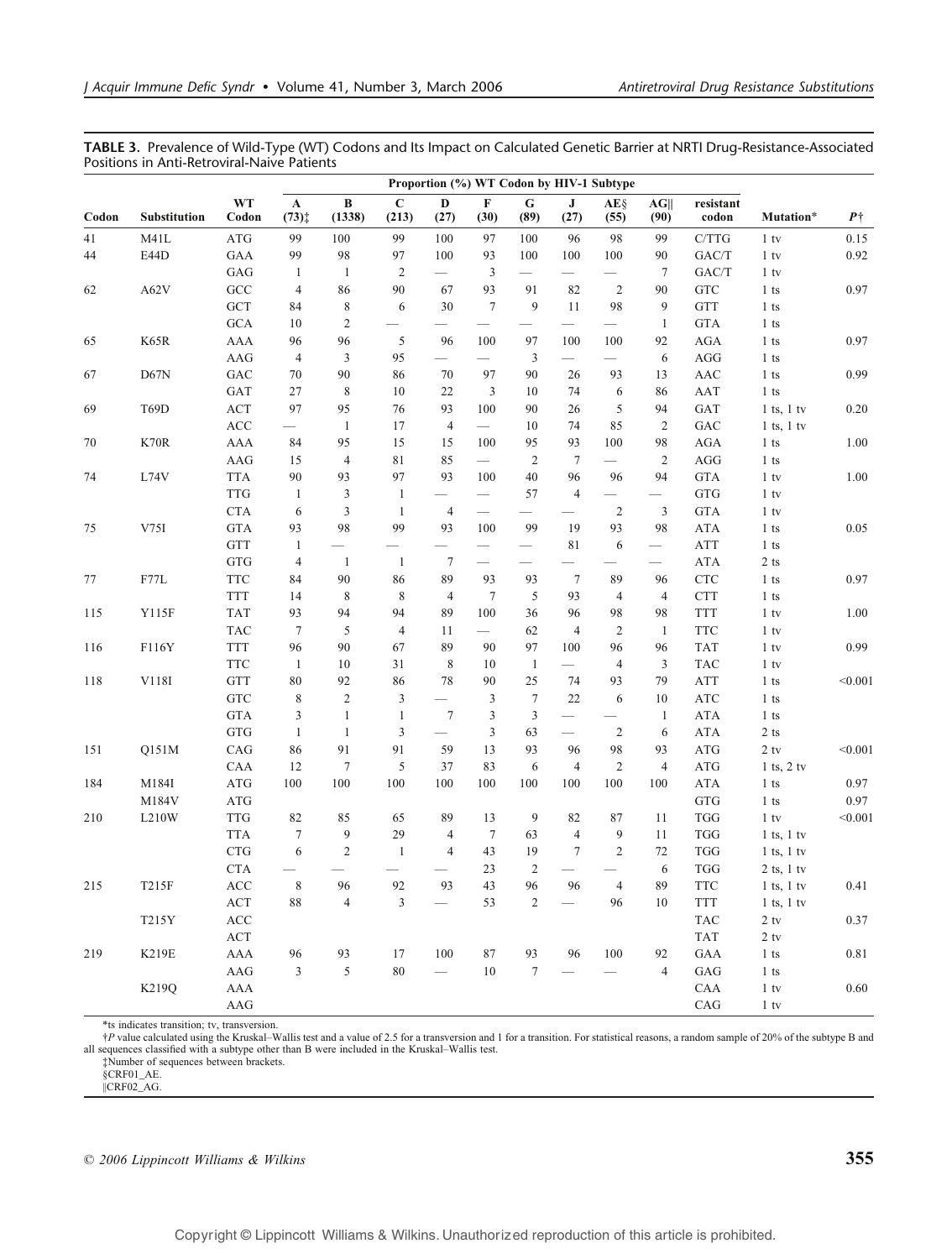|         |              |                    | Proportion (%) WT Codon by HIV-1 Subtype |                    |                                 |                               |                          |                               |                          |                                 |                                 |                    |                |            |
|---------|--------------|--------------------|------------------------------------------|--------------------|---------------------------------|-------------------------------|--------------------------|-------------------------------|--------------------------|---------------------------------|---------------------------------|--------------------|----------------|------------|
| Codon   | Substitution | <b>WT</b><br>Codon | $\mathbf{A}$<br>$(73)$ <sup>+</sup>      | $\bf{B}$<br>(1338) | $\mathbf{C}$<br>(213)           | D<br>(27)                     | $\mathbf F$<br>(30)      | G<br>(89)                     | J<br>(27)                | AE§<br>(55)                     | AG  <br>(90)                    | Resistant<br>Codon | Mutation*      | $P\dagger$ |
| 100     | L100I        | <b>TTA</b>         | 49                                       | 87                 | 92                              | 22                            | 80                       | 90                            | 96                       | 91                              | 90                              | <b>ATA</b>         | $1$ tv         | 0.01       |
|         |              | <b>CTA</b>         | 34                                       | 6                  | -1                              | 638                           | 13                       | 4                             | $\overline{4}$           | 5                               | $\overline{4}$                  | <b>ATA</b>         | $1$ tv         |            |
|         |              | <b>TTG</b>         | 8                                        |                    | $\overbrace{\qquad \qquad }^{}$ | $\qquad \qquad$               | 3                        | $\overline{4}$                | $\overline{\phantom{0}}$ | $\overline{2}$                  | $\overline{2}$                  | <b>ATA</b>         | $1$ ts, $1$ tv |            |
|         |              | <b>CTG</b>         | 1                                        |                    |                                 | 15                            |                          |                               | --                       |                                 |                                 | <b>ATA</b>         | $1$ ts, $1$ tv |            |
| 103     | K103N        | <b>AAA</b>         | 95                                       | 91                 | 93                              | 100                           | 93                       | 99                            | 96                       | 91                              | 97                              | AAC/T              | $1$ tv         | 0.35       |
|         |              | AAG                | -1                                       | 5                  | 3                               | $\overbrace{\phantom{12333}}$ | 3                        | -1                            |                          | 7                               | 2                               | AAC/T              | $1$ tv         |            |
| 106     | V106A        | $\mathsf{GTA}$     | 97                                       | 93                 | 12                              | 85                            | 100                      | 98                            | 85                       | 89                              | 97                              | <b>GCA</b>         | $1$ ts         | 0.15       |
|         |              | <b>GTG</b>         |                                          | $\overline{c}$     | 83                              | $\overline{\phantom{0}}$      |                          | $\mathbf{1}$                  | $\overline{4}$           | $\overline{7}$                  | $\qquad \qquad -$               | GCG                | $1$ ts         |            |
|         | V106M        | <b>GTA</b>         |                                          |                    |                                 |                               |                          |                               |                          |                                 |                                 | <b>ATG</b>         | $2$ ts         | < 0.001    |
|         |              | <b>GTG</b>         |                                          |                    |                                 |                               |                          |                               |                          |                                 |                                 | <b>ATG</b>         | $1$ ts         |            |
| 108     | V108I        | <b>GTA</b>         | 89                                       | 91                 | 91                              | 96                            | 93                       | 35                            | 100                      | 98                              | 88                              | <b>ATA</b>         | $1$ ts         | < 0.001    |
|         |              | <b>GTG</b>         | 5                                        | $\overline{2}$     | 6                               | $\qquad \qquad$               | $\overline{7}$           | 62                            | $\overline{\phantom{0}}$ |                                 | $\overline{4}$                  | <b>ATA</b>         | $2$ ts         |            |
| 181     | Y181C        | <b>TAT</b>         | 89                                       | 93                 | 96                              | 93                            | 13                       | 11                            | 74                       | 100                             | 16                              | <b>TGT</b>         | $1$ ts         | 0.80       |
|         |              | <b>TAC</b>         | 5                                        | 5                  | $\mathbf{1}$                    | $\overline{4}$                | 83                       | 88                            | 15                       | $\overbrace{\qquad \qquad }^{}$ | 81                              | <b>TGC</b>         | $1$ ts         |            |
|         | Y181I        | <b>TAT</b>         |                                          |                    |                                 |                               |                          |                               |                          |                                 |                                 | <b>ATT</b>         | $2$ tv         | 1.00       |
|         |              | <b>TAC</b>         |                                          |                    |                                 |                               |                          |                               |                          |                                 |                                 | $\rm{ATC}$         | $2$ tv         |            |
| 188     | Y188C        | <b>TAT</b>         | 100                                      | 99                 | 100                             | 96                            | 100                      | 100                           | 100                      | 96                              | 96                              | <b>TGT</b>         | $1$ ts         | 0.97       |
|         | Y188H        | <b>TAT</b>         |                                          |                    |                                 |                               |                          |                               |                          |                                 |                                 | CAT                | $1$ ts         | 0.97       |
|         | Y188L        | <b>TAT</b>         |                                          |                    |                                 |                               |                          |                               |                          |                                 |                                 | <b>TTA</b>         | $2$ tv         | 0.07       |
| 190     | G190A        | GGA                | 86                                       | 90                 | 95                              | 89                            | 7                        | 91                            | 96                       | 100                             | 93                              | <b>GCA</b>         | $1$ tv         | 0.15       |
|         |              | $_{\rm GGC}$       | $\,$ 8 $\,$                              | $\mathfrak{Z}$     | $\mathbf{1}$                    | $7\phantom{.0}$               | $\overline{7}$           | 8                             |                          |                                 | $\overline{c}$                  | GCC                | $1$ tv         |            |
|         |              | GGG                | 5                                        | $\overline{4}$     |                                 |                               | 87                       |                               |                          |                                 | $\overline{2}$                  | GCG                | $1$ tv         |            |
|         | G190S        | $_{\rm GGA}$       |                                          |                    |                                 |                               |                          |                               |                          |                                 |                                 | AGC/TC             | $1$ ts, $1$ tv | 0.16       |
|         |              | GGC                |                                          |                    |                                 |                               |                          |                               |                          |                                 |                                 | AGC                | $1$ ts         |            |
|         |              | GGG                |                                          |                    |                                 |                               |                          |                               |                          |                                 |                                 | AGC/T              | $1$ ts, $1$ tv |            |
| $225$ ¶ | P225H        | <b>CCT</b>         | 71                                       | 80                 | 30                              | 72                            | 36                       | 86                            | 67                       | 93                              | 90                              | CAT                | $1$ tv         | < 0.001    |
|         |              | CCC                | 10                                       | 13                 | 64                              | 17                            | 64                       | 10                            | 33                       | $\overline{7}$                  | 8                               | CAC                | $1$ tv         |            |
|         |              | <b>CCA</b>         | 6                                        | $\mathbf{1}$       | 1                               |                               |                          | $\overline{2}$                |                          |                                 |                                 | CAC/T              | $2$ tv         |            |
|         |              | $\rm{CCG}$         | 9                                        | $\mathbf{1}$       | $\mathbf{1}$                    | $\qquad \qquad$               | $\overline{\phantom{m}}$ | $\overbrace{\phantom{aaaaa}}$ | $\overline{\phantom{m}}$ |                                 | $\overbrace{\qquad \qquad }^{}$ | CAC/T              | $2$ tv         |            |
| 230¶    | M230L        | <b>ATG</b>         | 100                                      | 100                | 100                             | 100                           | 100                      | 100                           | 100                      | 100                             | 100                             | C/TTG              | $1$ tv         | 1.00       |
| 236¶    | P236L        | <b>CCT</b>         | 100                                      | 100                | 100                             | 100                           | 100                      | 100                           | 100                      | 100                             | 100                             | <b>CTT</b>         | $1$ tv         | 1.00       |

TABLE 4. Prevalence of Wild-Type (WT) Codons and Its Impact on Calculated Genetic Barrier at NNRTI Resistance-Associated Positions in Anti-Retroviral-Naive Patients

\*ts indicates transition; tv, transversion.

†P value calculated using the KruskalYWallis test and a value of 2.5 for a transversion and 1 for a transition. For statistical reasons, a random sample of 20% of the subtype B and all sequences classified with a subtype other than B were included in the Kruskal-Wallis test.

‡Number of sequences between brackets.

§CRF01\_AE. ||CRF02\_AG.

¶Not all of the participating laboratories sequenced the nucleotides after position 220. The percentages given for the positions 225, 230, and 236 are calculated using the sequences for which nucleotides were available for these positions.

protease (70%) and 1338 RT sequences (69%). A total of 556 protease and 604 RT sequences were classified as a non-B subtype. Among these sequences, subtype C was the most common subtype (11%).

## Protease Inhibitor-Associated Resistance

## Major Substitutions

Most codons were remarkably conserved among the subtypes on positions with major protease substitutions (Table 2). Interestingly, only at position 82 a codon was identified that did make an impact on the genetic barrier. Here, most subtype G sequences had an isoleucine (ATC) compared with valine (GTC) in other subtypes. The shortest distance to a resistance substitution in subtype G would be the I82T substitution (facilitated by 1 transition from ATC to ACC), where other subtypes could likewise evolve to V82A by a single transition from GTC to GCC. The ATC polymorphism at position 82 was also found in a small proportion of all other subtypes, except A and F. The ATC polymorphism also affected the calculated genetic barrier across the subtypes for substitutions I/V82A and I/V82T ( $P \leq$ 0.001). For the statistical comparison of the calculated genetic barrier for I/V82A, a score of 1 was used for 96% of subtype B and 14% of subtype G sequences (these sequences required a single transition), and a score of 2 was used for 1% of subtype B and 84% of subtype G (the sequences needed 2 transitions). Using these scores, an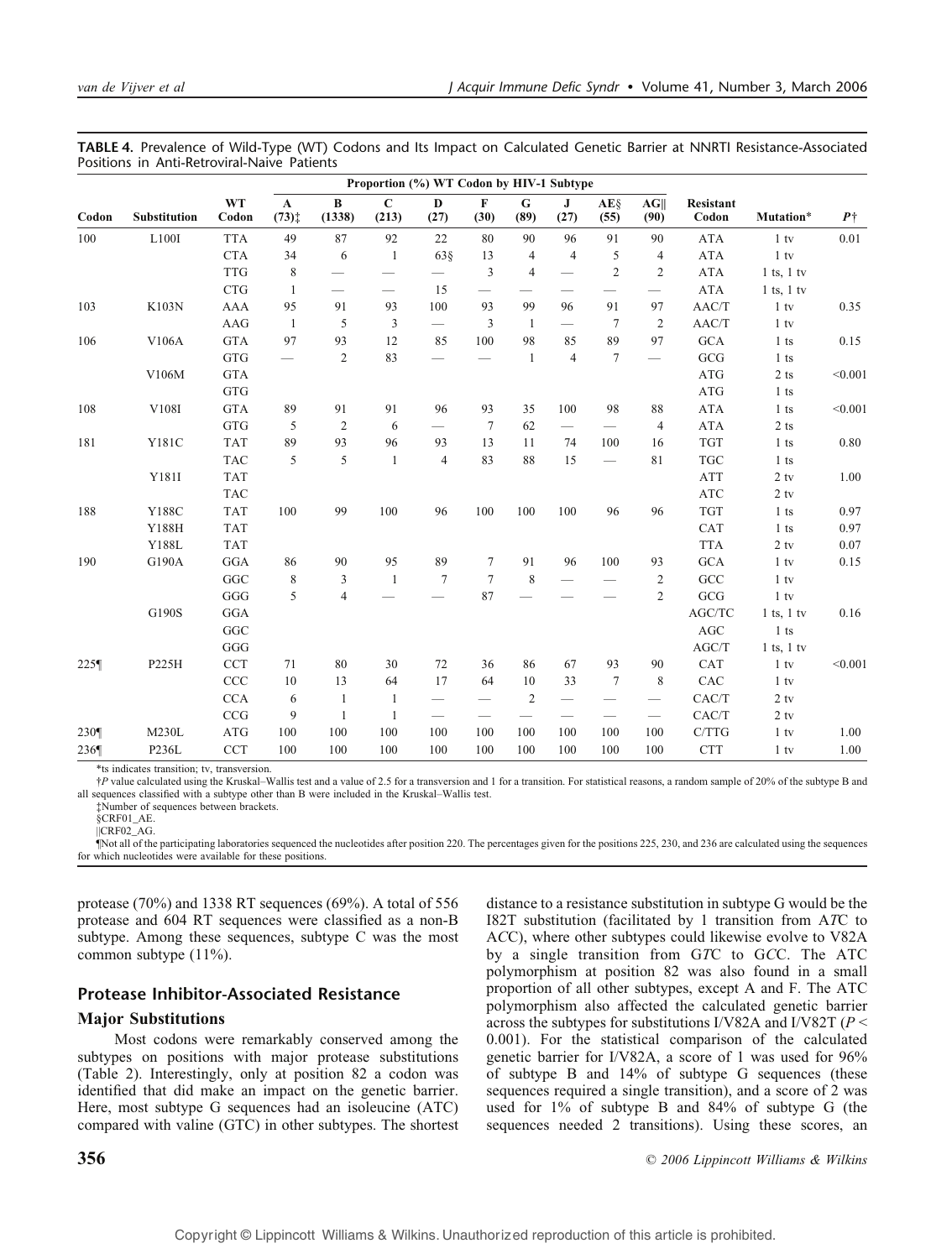TABLE 5. Results of the Statistical Comparisons of the Calculated Genetic Barrier for Substitutions Where a Different Genetic Barrier Was Calculated Between the Subtypes in Tables 2, 3, and 4

|                  | Subtype† |             |                |         |         |       |               |               |  |  |  |  |  |
|------------------|----------|-------------|----------------|---------|---------|-------|---------------|---------------|--|--|--|--|--|
| <b>Mutation*</b> | A        | $\mathbf C$ | D              | F       | G       | J     | <b>CRF AE</b> | <b>CRF_AG</b> |  |  |  |  |  |
| PI               |          |             |                |         |         |       |               |               |  |  |  |  |  |
| V82A             | 0.608    | $<$ 0.001   | 0.035          | 0.751   | < 0.001 | 0.019 | 0.020         | 0.009         |  |  |  |  |  |
| <b>V82T</b>      | 0.609    | < 0.001     | 0.468          | 0.476   | $0.001$ | 0.363 | 0.024         | 0.676         |  |  |  |  |  |
| <b>NRTI</b>      |          |             |                |         |         |       |               |               |  |  |  |  |  |
| V75I             | 0.177    | 0.567       | 0.043          | 0.497   | 0.243   | 0.519 | 0.074         | 0.786         |  |  |  |  |  |
| V118I            | 0.997    | 0.470       | 0.009          | 0.375   | < 0.001 | 0.348 | 0.513         | 0.010         |  |  |  |  |  |
| O151M            | 0.085    | 0.671       | $<$ 0.001 $\,$ | < 0.001 | 0.873   | 0.633 | 0.225         | 0.575         |  |  |  |  |  |
| L210W            | 0.113    | < 0.001     | 0.500          | $0.001$ | $0.001$ | 0.532 | 0.213         | $0.001$       |  |  |  |  |  |
| <b>NNRTI</b>     |          |             |                |         |         |       |               |               |  |  |  |  |  |
| L100I            | 0.295    | 0.010       | 0.089          | 0.542   | 0.576   | 0.188 | 0.202         | 0.151         |  |  |  |  |  |
| V106M            | 0.166    | < 0.001     | 0.732          | 0.230   | 0.233   | 0.024 | 0.200         | 0.418         |  |  |  |  |  |
| V108I            | 0.158    | 0.035       | 0.429          | 0.166   | < 0.001 | 0.429 | 0.259         | 0.290         |  |  |  |  |  |
| P225H            | < 0.001  | 0.231       | 0.354          | 0.288   | 0.514   | 0.553 | 0.471         | 0.084         |  |  |  |  |  |

\*Only mutations with  $P < 0.05$  in Tables 1, 2, and 3 were considered as for these mutations a differential calculated genetic barrier was assessed.

†Numbers are P values comparing the calculated genetic barrier between an individual non-B and subtype B. P values were determined using the Mann-Whitney U test. Values in bold were statistically significant  $(P < 0.001$  was required for significant differences because of the Benjamini-Hochberg method to adjust for multiple hypothesis).

increased genetic barrier was found for subtype G ( $P \leq$ 0.001). Similarly, subtype C also had an increased calculated genetic barrier for 82A compared with subtype B ( $P < 0.001$ ). Furthermore, a decreased genetic barrier was found for 82T  $(P < 0.001)$  in subtypes C and G versus subtype B  $(P < 0.001)$ (Table 5).

## Minor Protease Substitutions

The average number of minor protease substitutions showed an extensive variation between the subtypes (Table 6). Notably, limited polymorphism (present in  $\langle 2\% \rangle$  in any particular subtype) was found for L10F/R, K20M/L/T/V, L24I, V32I, E35G, K43T, I47A/V, F53L, I54V/L/A/M/T/S, Q58E, G73C/S/T/A, T74P, N83D, and N88D/S. Similarly, polymorphism (present  $>2\%$  in any subtype) was found for  $L10I/V$ ,  $I13V$  ( $>80\%$  in subtypes A, G,  $CRF01_AE$ , and  $CRF02_AG$ ), K20I (>90% in subtypes G and CRF02\_AG), K20R, L33F, M36I ( $>70\%$  in all non-B subtypes,  $17\%$  in B), L63P, H69K ( $>90\%$  in subtypes A, C, G, J, CRF01\_AE, and CRF02\_AG), and V77I.

The sequences of all individual non-B subtypes contained on average more minor protease substitutions relevant for indinavir, nelfinavir, and ritonavir. This increased number was statistically significant for all particular non-B subtypes ( $P < 0.001$ ), except for subtype D. Similarly, all particular non-B subtypes had a relatively larger number of substitutions relevant for atazanavir and tipranavir ( $P \leq$ 0.001). A notable diversity was found for amprenavir. Sequences classified as subtype A or B had on average the largest number of minor substitutions relevant for this protease inhibitor. Comparing the individual non-B subtypes to subtype B only revealed a significant result for subtypes C (increased genetic barrier,  $P < 0.001$ ) and A (decreased genetic barrier,  $P = 0.001$ ).

TABLE 6. Results of the Statistical Comparison of the Mean Ratio of the Number of Minor Protease Substitutions in a Particular Non-B Subtype and Subtype B

|                           | Subtype               |                             |                       |                                 |                        |                       |                       |                       |  |  |  |  |  |
|---------------------------|-----------------------|-----------------------------|-----------------------|---------------------------------|------------------------|-----------------------|-----------------------|-----------------------|--|--|--|--|--|
| <b>Protease Inhibitor</b> | A                     | C                           | D                     | F                               | G                      |                       | <b>CRF AE</b>         | <b>CRF AG</b>         |  |  |  |  |  |
| Amprenavir                | $2.2* (0.001)$ †      | $0.3$ (<0.001) <sup>†</sup> | 0.6(0.44)             | 0.3(0.15)                       | 0.5(0.09)              | 0.4(0.26)             | 1.1(0.78)             | 0.4(0.06)             |  |  |  |  |  |
| Atazanavir                | $3.5 \approx (0.001)$ | $2.6 \le 0.001$             | $2.4 \approx (0.001)$ | $3.3 \approx (0.001)$           | 4.8 $(0.001)$          | $3.0 \; (\leq 0.001)$ | $3.2 \approx (0.001)$ | 4.8 $(0.001)$         |  |  |  |  |  |
| Indinavir                 | $2.0 \le 0.001$       | 1.6 $(\leq 0.001)$          | 1.6(0.02)             | $2.1 \approx 0.001$             | $1.6 \; (\leq 0.001)$  | $2.5 \; (\leq 0.001)$ | $1.8$ (<0.001)        | $1.5 \; (\leq 0.001)$ |  |  |  |  |  |
| Lopinavir/ritonavir       | 0.9(0.58)             | $0.7 \leq 0.001$            | 0.8(0.13)             | 0.7(0.06)                       | $0.2$ ( $\leq 0.001$ ) | 0.6(0.001)            | $0.6 \approx 0.001$   | $0.2$ (<0.001)        |  |  |  |  |  |
| Nelfinavir                | 1.8 $(0.001)$         | $1.4 \; (\leq 0.001)$       | 1.3(0.09)             | $1.6 \; (\leq 0.001)$           | $1.6 \; (\leq 0.001)$  | $2.4 \approx (0.001)$ | $1.6 \approx 0.001$   | $1.4 \; (\leq 0.001)$ |  |  |  |  |  |
| Ritonavir                 | $2.0 \le 0.001$       | $1.6 \; (\leq 0.001)$       | 1.6(0.02)             | $2.1 \approx 0.001$             | $1.6 \; (\leq 0.001)$  | $2.6 \approx 0.001$   | $1.8$ (<0.001)        | $1.5 \; (\leq 0.001)$ |  |  |  |  |  |
| Saquinavir                | 0.6(0.03)             | $0.2$ ( $\leq 0.001$ )      | 0.5(0.05)             | 0.4(0.01)                       | $0.3$ ( $\leq 0.001$ ) | 1.4(0.04)             | $0.3$ (< $0.001$ )    | $0.1$ (<0.001)        |  |  |  |  |  |
| Tipranavir                | $7.4~(\leq 0.001)$    | 5.1 $(\leq 0.001)$          | 4.2 $(0.001)$         | $3.9 \left( \leq 0.001 \right)$ | $7.1 \; (\leq 0.001)$  | 5.3 $(0.001)$         | $7.4 \; (\leq 0.001)$ | $7.4 \; (\leq 0.001)$ |  |  |  |  |  |
| All minor mutations       | $1.4 \; (\leq 0.001)$ | 1.2(0.002)                  | 1.2(0.48)             | 1.3(0.02)                       | $1.7 \; (\leq 0.001)$  | $1.7 \; (\leq 0.001)$ | 1.2(0.09)             | $1.7 \; (\leq 0.001)$ |  |  |  |  |  |

\*Ratio of the mean numbers of minor protease mutations included in the IAS-USA list for the drug given at the beginning of the row, in particular non-B subtype compared with subtype B. A value of <1 indicates a smaller number of minor mutations as compared with subtype B, >1 means a higher number.

†P values comparing particular non-B subtype with subtype B as obtained by MannYWhitney U analysis. P values in bold and italics were significant at an FDR of 0.01 following correction for multiple comparison. Values in bold mean that the non-B subtype contains at average significantly more minor mutations for a particular drug; values in italics indicate significantly less minor mutations in subtype B.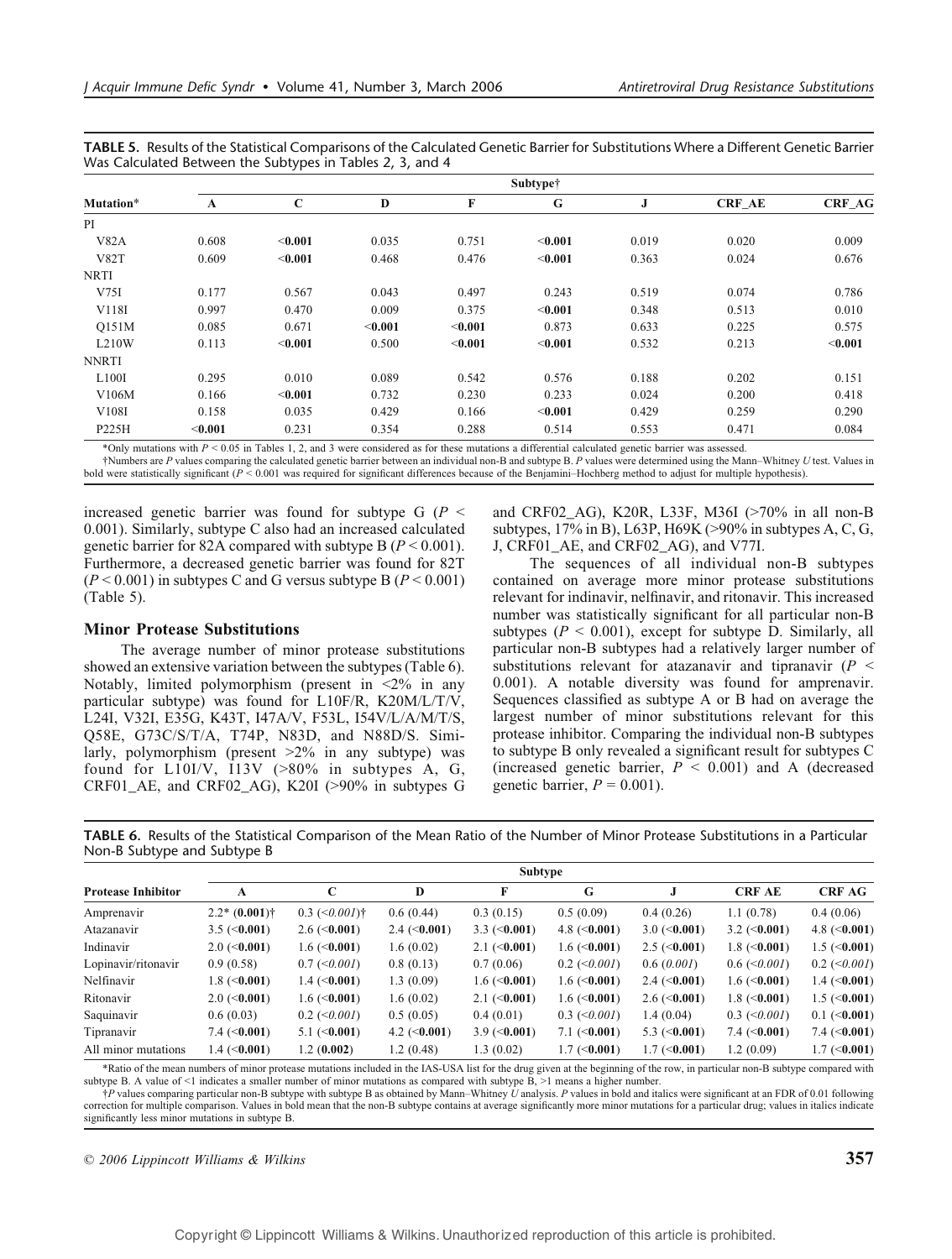Subtype B sequences contained the highest frequency of minor protease substitutions relevant for lopinavir/ ritonavir. Statistical significance was, however, only reached for subtypes B versus C, G, J, CRF01\_AE, and CRF02\_AG (all  $P < 0.001$ ). In the same way, subtype B had significantly more minor protease substitutions relevant for saquinavir versus subtypes C, G, CRF01\_AE, and CRF02\_AG (all  $P < 0.001$ ).

## NRTI Resistance-Associated Substitutions

Synonymous differences were common across subtypes at nucleoside reverse transcription inhibitor (NRTI) resistance-related positions (Table 3). Interestingly, these synonymous differences at the nucleotide level did not affect, in general, the genetic barrier for evolution to NRTI resistance-associated substitutions. The synonymous differences in codon usage did only have an impact for 3 codons: V118I ( $P < 0.001$ ), Q151M ( $P < 0.001$ ), and L210W  $(P < 0.001)$ .

For the V118I substitution, 2 transitions are necessary for a majority of subtype G to change  $GTG$  to  $ATA$ , whereas for most other subtypes only a single transition was needed (GTT to  $ATT$ ;  $P < 0.001$ ).

Similarly, most subtype F sequences and a substantial number of subtype D sequences have an increased genetic barrier for the Q151M substitution. In these particular subtypes, 2 transversions and 1 transition are required to mutate the wild-type codon CAA to ATG. This contrasts to other subtypes where only 2 transversions are generally needed (*CAG* to  $ATG$ ;  $P < 0.001$ ).

Most subtype C, F, G, and CRF02\_AG sequences have an increased genetic barrier for evolution to the L210W substitution. Strains classified with these subtypes contain either the CTG or the TTA polymorphism at this position. Both the CTG and TTA codon facilitate the L210W substitution by 1 transition and 1 transversion (CTG or TTA to TGG,  $P \le 0.001$ ). Other subtypes generally require 1 transition less to mutate codon 210 from TTG to TGG.

#### NNRTI Resistance-Associated Substitutions

All subtypes contained the same amino acids at all NNRTI resistance-related positions. At several positions, a few subtypes could be distinguished by synonymous differences at the nucleotide level. These synonymous differences did only affect the calculated genetic barrier for substitutions V106M, V108I, and P225H (all  $P < 0.001$ , Table 4).

The previously reported codon GTG at position 106 of subtype  $C<sub>1</sub><sup>3</sup>$  which has a reduced genetic barrier for V106M, was also found in this study. Interestingly, the GTG codon also occurred in a few other subtypes including B. This suggests that V106M can occur at low incidence in subtypes other than C.

For the V108I substitution, a majority of subtype G sequences required 2 transitions to substitute GTG to ATA, which is 1 additional transition compared with other subtypes that only need a single transition to evolve from GTA to ATA  $(P < 0.001)$ .

Finally, at position 225, a minority of subtype A sequences contained the codon CCA or CCG (proline), which requires 2 transversions for evolution to the drug-resistanceassociated substitution CAT or CAC (histidine). Subtype A has an increased genetic barrier compared with other subtypes, which contained a CCT or CCC codon that required only a single transversion ( $P < 0.001$  compared with subtype B).

## Geographical Differences

The codons associated with a differential calculated genetic barrier were compared between countries. Compared to subtype G sequences from other countries in Europe, the Portuguese subtype G sequences included a relatively larger proportion of polymorphisms associated with an increased genetic barrier at RT positions 108, 118, and 210. Other intersubtype geographical differences were not found (data not shown).

## **DISCUSSION**

The genetic barrier is an important factor for the development of HIV drug resistance. Because of huge genetic variability in HIV-1, particular subtypes could have different genetic barriers for drug resistance substitutions. In the present study, nearly 2000 protease and RT gene sequences (>600 non-B) obtained from anti-retroviral-naive patients were compared for differences between HIV-1 subtypes in the calculated genetic barrier. Remarkably, the genetic barrier was similar for all subtypes at almost all positions. In addition, for the few positions where differences were found, a higher genetic barrier was frequently calculated for some individual non-B subtypes.

In protease, a different genetic barrier was only computed for 82A and 82T (increased and decreased genetic barrier in subtypes C and G, respectively). In general, 82A and 82T have a comparable impact on protease inhibitor susceptibility.<sup>7</sup>

Extensive differences between the subtypes were found for the minor protease substitutions. Importantly, in vitro studies have shown that minor protease substitutions do not impair drug susceptibility, but that they affect the genetic pathway of resistance likely by modulating the fitness and resistance once the virus generates a relevant major substitution.<sup>14,15</sup> Minor protease substitutions may influence resistance pathways, which could explain that some subtypes selected D30N and others L90M under nelfinavir exposure.<sup>16,17</sup> In this respect, the findings from this study provide important data, as it can be expected that drug resistance to a particular protease inhibitor is enhanced in some subtypes.

The NRTI resistance-associated substitutions where an increased genetic barrier was found included V118I in subtype G sequences, Q151M in subtypes F and D, and L210W in subtypes C, F, G, and CRF02\_AG. The V118I substitution occurring in isolation has probably no significant impact on drug susceptibility. More important is the Q151M substitution, which is part of a multi-NRTI resistance complex that is associated with resistance to all NRTIs.<sup>7</sup>

For NNRTI resistance-related substitutions, a differential genetic barrier was found for V106M (reduced genetic barrier in subtype C), V108I (increased genetic barrier in subtype G), and P225H (increased genetic barrier in subtype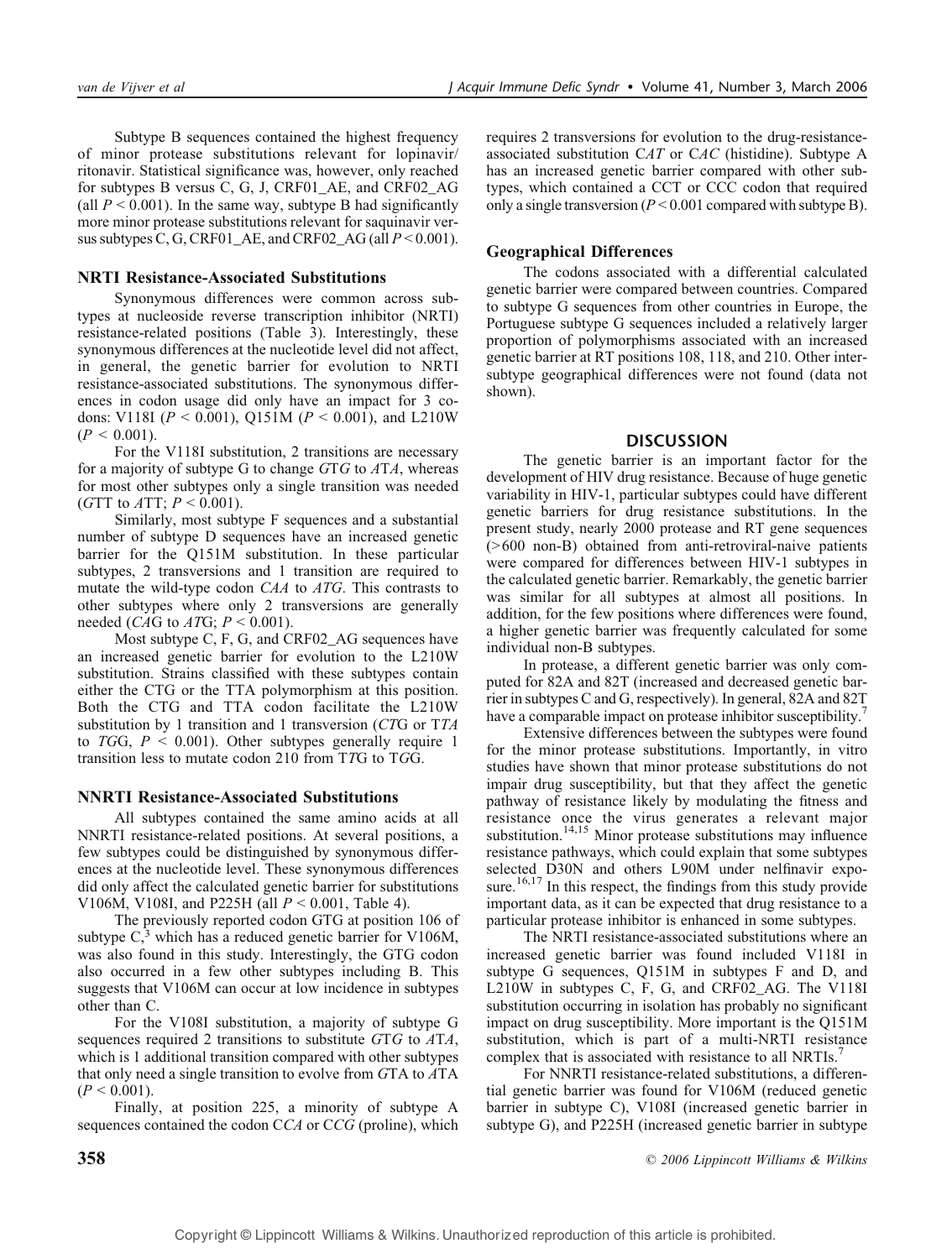A). The V106M substitution confers high-level resistance to all NNRTIs. $3$  V108I and P225H each contribute to efavirenz resistance when present in combination with other NNRTIassociated substitutions, but occurring alone they do not confer measurable in vitro.<sup>7</sup>

An explanation why so few major differences were found is difficult to give. A possible explanation is that antiretroviral drugs target sites that are functionally important and which are therefore well conserved across the subtypes. The functional importance is highlighted by the reduced fitness found in many sequences containing major drugresistance-associated substitutions.<sup>18</sup> Finally, although the amino acids are fairly well conserved across the subtypes, it cannot be excluded that for subtypes D, F, and J relevant differences were missed because of their low numbers.

The G  $\rightarrow$  A hypermutation<sup>19</sup> is the most frequently occurring nucleotide mutation in HIV-1.<sup>20,21</sup> The model used for calculating the genetic barrier did not account for the  $G \rightarrow$ A hypermutation. But comparison of the wild-type and the drug resistance codons shows that this hypermutation does not contribute to a differential genetic barrier between any subtype. Not including the  $G \rightarrow A$  has therefore not impacted on the results.

The genetic barrier was computed using a transitiontransversion bias of 2.5. Importantly, the appropriate statistical tests for comparison of the calculated genetic barrier  $$ the Kruskal-Wallis and Mann-Whitney  $U$  test — are based on rank order.<sup>22</sup> The rank orders are not influenced by the absolute value of the transition-transversion bias. As a consequence, choosing another value for the transitiontransversion bias would have led to similar results.

The genetic barrier is an important determinant for emergence of drug resistance. Other factors, however, also contribute to the development of resistance. These include viral (eg, replication capacity of the drug-resistant virus, genetic background, host cell tropism, mutations outside protease and RT) and host factors (eg, immune control and target cell availability).<sup>1</sup>

In addition, this study considered the substitutions as defined by the IAS.<sup>7</sup> These substitutions were predominantly identified in subtype B viruses. Drug-resistance-associated amino acid substitutions that might be identified in the future as being relevant for non-B subtypes could not be considered.

The importance of some of the positions and subtypes with a differential genetic barrier has been reported previously.<sup>23,24</sup> These studies included a smaller number of subtypes, did not quantify the genetic barrier, and omitted the minor protease substitutions. Dumans et  $al<sup>23</sup>$  analyzed the influence of synonymous genetic polymorphisms mutational routes to drug resistance in a smaller number of Brazilian treatment-naive patients that were limited to subtypes B, C, and F1 sequences. Interestingly, they also found that subtype F has a higher genetic barrier to acquire the Q151M and the L210W substitutions as compared with subtype  $B<sup>23</sup>$ 

Turner et al<sup>24</sup> compared nucleotide mutations and polymorphisms at codons known to confer resistance in subtype B. Their findings also identified the GTG polymorphism at RT position 106 of subtype C and the expected selection of I82T substitution in subtype G. Unfortunately, because of small numbers of sequences, differential genetic barriers were not identified in several subtypes.<sup>24</sup>

Clinical studies that investigated the antiviral effect of different regimens have not revealed any clear association between HIV subtype and virological response.<sup>25,26</sup> A first report compared virological response to therapy in 479 therapy-naive patients, including 4.4% infected with HIV of a non-B subtype who were starting treatment in Canada. It was found that the virological response was independent of subtype. $25$  Another study also found no evidence of differential virological response in 113 children infected with viruses of different subtype in Europe.<sup>26</sup>

In conclusion, this study found only limited differences between subtypes in the calculated genetic barrier for evolution to major drug-resistance-associated substitutions. These results imply that subtype diversity is of minor influence on the patterns of resistance substitutions that will emerge. Particular subtypes could, however, enhance protease inhibitor resistance due to the presence of a larger number of relevant minor substitutions. The results of this study are of the utmost importance for the clinical management of the increasing number of patients across the World that receive treatment of HIV.

#### ACKNOWLEDGEMENTS

This work resulted from the SPREAD project that was supported by the European Commission (contract number QLK2-CT-2001-01344).Part of this study was presented at the XIII international HIV drug resistance workshop that was held June 8-12, 2004, in Tenerife, Canary Islands, Spain (abstract 87).The authors gratefully acknowledge Jan Albert, Viktor Müller, and Monique Nijhuis for critical review of the paper.

#### REFERENCES

- 1. Kuritzkes DR. Preventing and managing resistance in the clinical setting. J Acquir Immune Defic Syndr. 2003;34(Suppl 2):S103-S110.
- 2. Beerenwinkel N, Daumer M, Sing T, et al. Estimating HIV evolutionary pathways and the genetic barrier to drug resistance. J Infect Dis. 2005;  $191(11):1953-1960.$
- 3. Brenner B, Turner D, Oliveira M, et al. A V106M mutation in HIV-1 clade C viruses exposed to efavirenz confers cross-resistance to non-nucleoside reverse transcriptase inhibitors. AIDS. 2003;17(1):F1-F5.
- 4. Parkin NT, Schapiro JM. Antiretroviral drug resistance in non-subtype B HIV-1, HIV-2 and SIV. Antivir Ther.  $2004;9(1):3-12$ .
- 5. Grossman Z, Istomin V, Averbuch D, et al. Genetic variation at NNRTI resistance-associated positions in patients infected with HIV-1 subtype C. AIDS. 2004;18(6):909-915.
- 6. Wensing AM, van de Vijver DA, Angarano G, et al. Prevalence of drugresistant HIV-1 variants in untreated individuals in Europe: implications for clinical management. *J Infect Dis.*  $2005;192(6):958-966$ .
- 7. Johnson VA, Brun-Vezinet F, Clotet B, et al. Update of the drug resistance mutations in HIV-1: 2005. Top HIV Med. 2005;13(1):51-57.
- 8. Nijhuis M, Schuurman R, de Jong D, et al. Increased fitness of drug resistant HIV-1 protease as a result of acquisition of compensatory mutations during suboptimal therapy. AIDS. 1999;13(17):2349-2359.
- 9. Grossman Z, Vardinon N, Chemtob D, et al. Genotypic variation of HIV-1 reverse transcriptase and protease: comparative analysis of clade C and clade B.  $AIDS. 2001;15(12):1453-1460.$
- 10. Wu TD, Schiffer CA, Gonzales MJ, et al. Mutation patterns and structural correlates in human immunodeficiency virus type 1 protease following different protease inhibitor treatments. J Virol. 2003;77(8): 4836-4847.